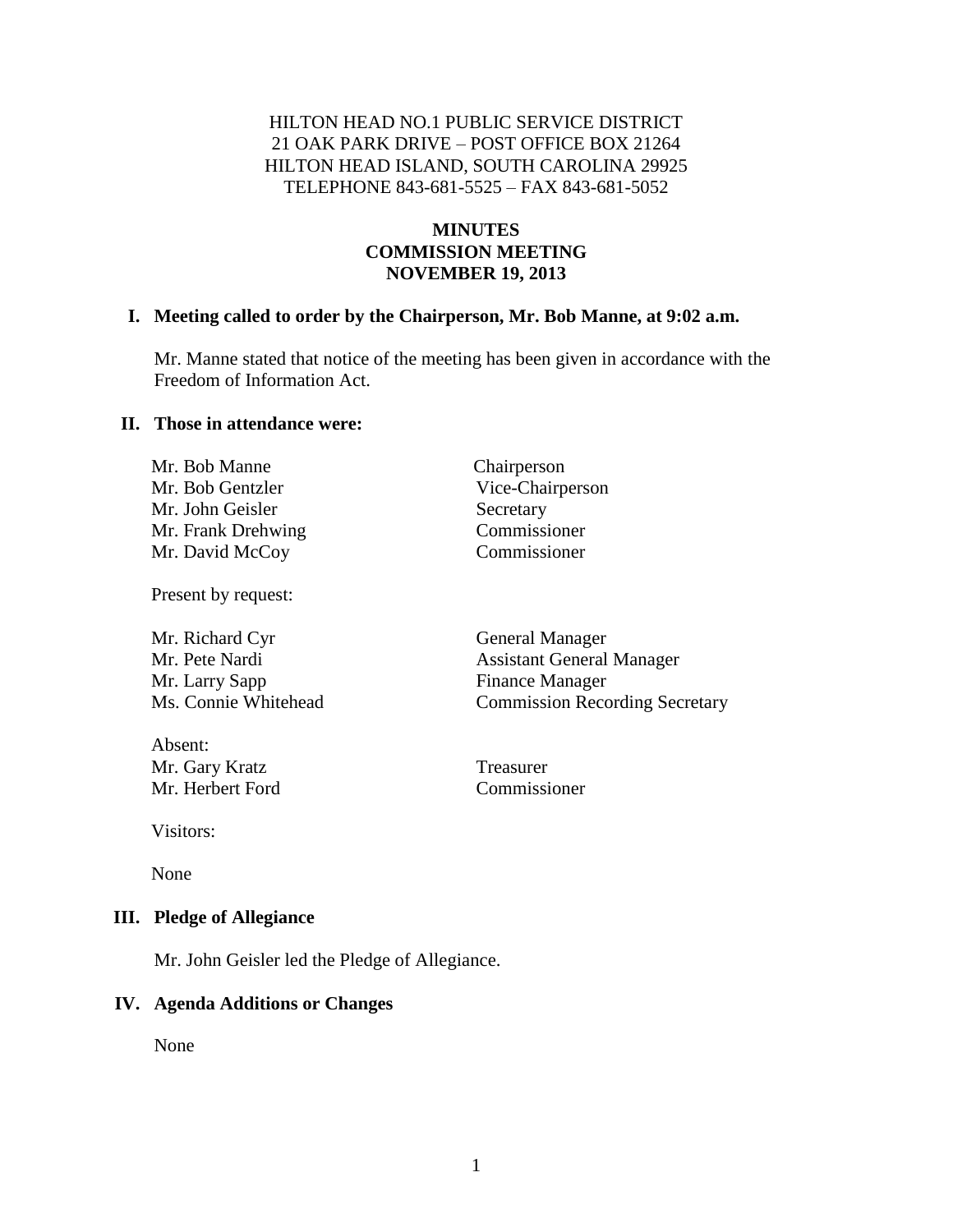## **V. Public Comment on Non-Agenda Items**

None

## **VI. Adoption of Draft Minutes of the October 22, 2013 Regular Meeting**

Key Discussion Points

- On page 2, in the fourth bullet under the First Quarter Management Report, the words "web page" were changed to "website".
- On page 4, in the first bullet under the General Manager's Report, the word "discharge" was changed to "sentinel monitoring".

Action

 Mr. Geisler moved to adopt the minutes of the October 22, 2013, regular meeting as amended. Mr. Gentzler seconded. The motion passed unanimously.

## **VII. Introduction of New Employees**

## Key Discussion Points

- Mr. Nardi introduced the PSD's two new employees.
- Scott Budrow joined the PSD staff on October 21 as a Wastewater Services Technician. Scott comes to the PSD from a position as Building and Grounds Heavy Equipment Operator for the Town of Bluffton. Scott holds a Class B commercial driver's license with tanker endorsements, among numerous equipment certifications.
- Johnny Haines joined the PSD staff on November 4 as a Water Services Technician. Johnny comes to the PSD from a position as a sales representative lead technician for Mr. Rooter Plumbing. Johnny, who also holds a commercial driver's license, is experienced in an array of water distribution and filtration systems.

## **VIII. Revenue Debt and General Obligation Resolutions for SRF Loan**

Key Discussion Points

- During the May board meeting, the Commission approved the FY'14 Budget process which included the provision to seek State Revolving Funds (SRF) for the FY'14 Water Master Plan Projects (GO Debt Funded) and Automated Meter Reading Project (Revenue Debt Funded.)
- The following three prospective projects are expected to be financed via SRF GO Debt: Reverse Osmosis Plant Expansion; Windmill Harbour Booster Station; and Bluffton Fly-Over Water Main Relocation. The SRF GO proposed interest rate is 2.0%.
- The Automated Meter Reading project is expected to be financed via SRF Revenue Debt. The SRF Revenue Debt has a proposed interest rate of 1.0.
- Prior to June 30, 2013, staff completed all the questionnaires related to the projects listed above. Staff was notified by the State Revolving Fund late October 2013 that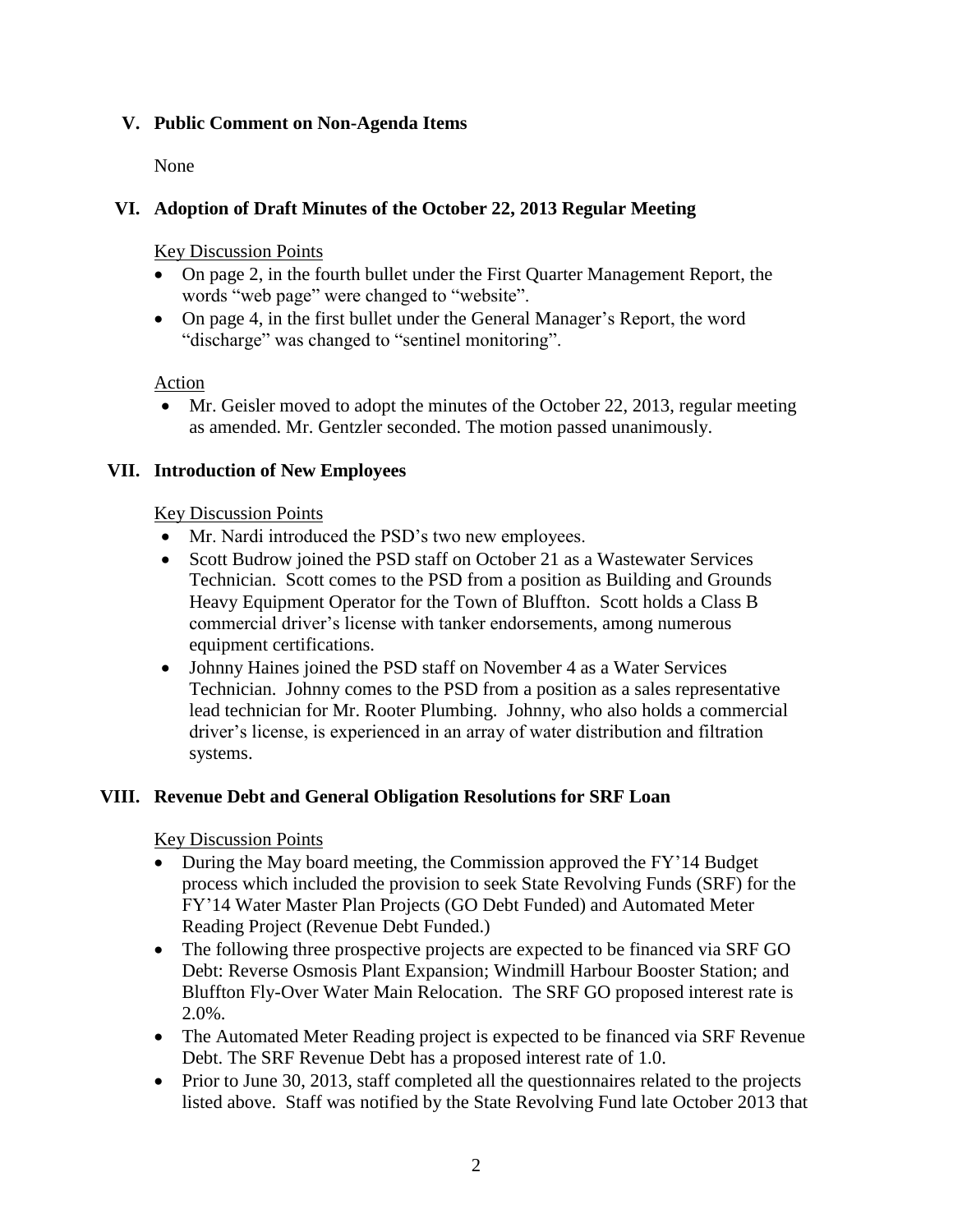the PSD had qualified and is on the SRF Funding List. Staff is now in the process of completing the loan application.

 Staff recommended the adoption of the Commission Resolution authorizing the General Manager and Finance Manager to apply to the Drinking Water Revolving Fund for two loans, GO Debt Funded and Revenue Debt Funded.

## Action

- Mr. Drehwing moved that the board adopt a resolution authorizing the Hilton Head Public Service District to apply to the Drinking Water Revolving Fund for a loan to defray the cost of: (1) Expanding the Reverse Osmosis Plant; (2) Upgrading existing Middle Floridan Aquifer Wells; (3) Constructing a new water booster station; (4) Relocating a water transmission main; and (5) other improvements associated therewith. Mr. Geisler seconded. The motion passed unanimously.
- Mr. Geisler moved that the board adopt the resolution authorizing the Hilton Head Public Service District to apply to the Drinking Water Revolving Fund for the loan to defray the costs of: (1) Certain remote read water meters; and (2) other necessary improvements and appurtenances associated therewith. Mr. Gentzler seconded. The motion passed unanimously.

# **IX. Transfer of Town Sewer Capacity to SAFE**

## Key Discussion Points

- The Town has acquired a considerable amount of sewer capacity from properties acquired over the last 10 years using its Land Acquisition Program funds and has agreed to transfer excess sewer capacity conditionally to assist low/moderate income property-owners in connecting to the Hilton Head PSD sewer through Project SAFE. Such a transfer requires PSD approval.
- $\bullet$  The Town is requesting the PSD approve the transfer of (50) equivalent dwelling units (EDUs) of sewer capacity from their existing 81.1 EDUs to the SAFE program. Staff considers this action to be in the best interest of the PSD, the Town and the community. Staff recommends Board approval.

## Action

 Mr. Gentzler moved that the Commission grant the Commission Chairman, General Manager or his designee the authority to sign a contract on behalf of the PSD authorizing the transfer of 50 EDUs of sewer capacity from the Town of Hilton Head to the Community Foundation of the Lowcountry's SAFE program to be used to assist low/moderate income residents in connecting to the sewer system. Mr. Geisler seconded. The motion passed unanimously.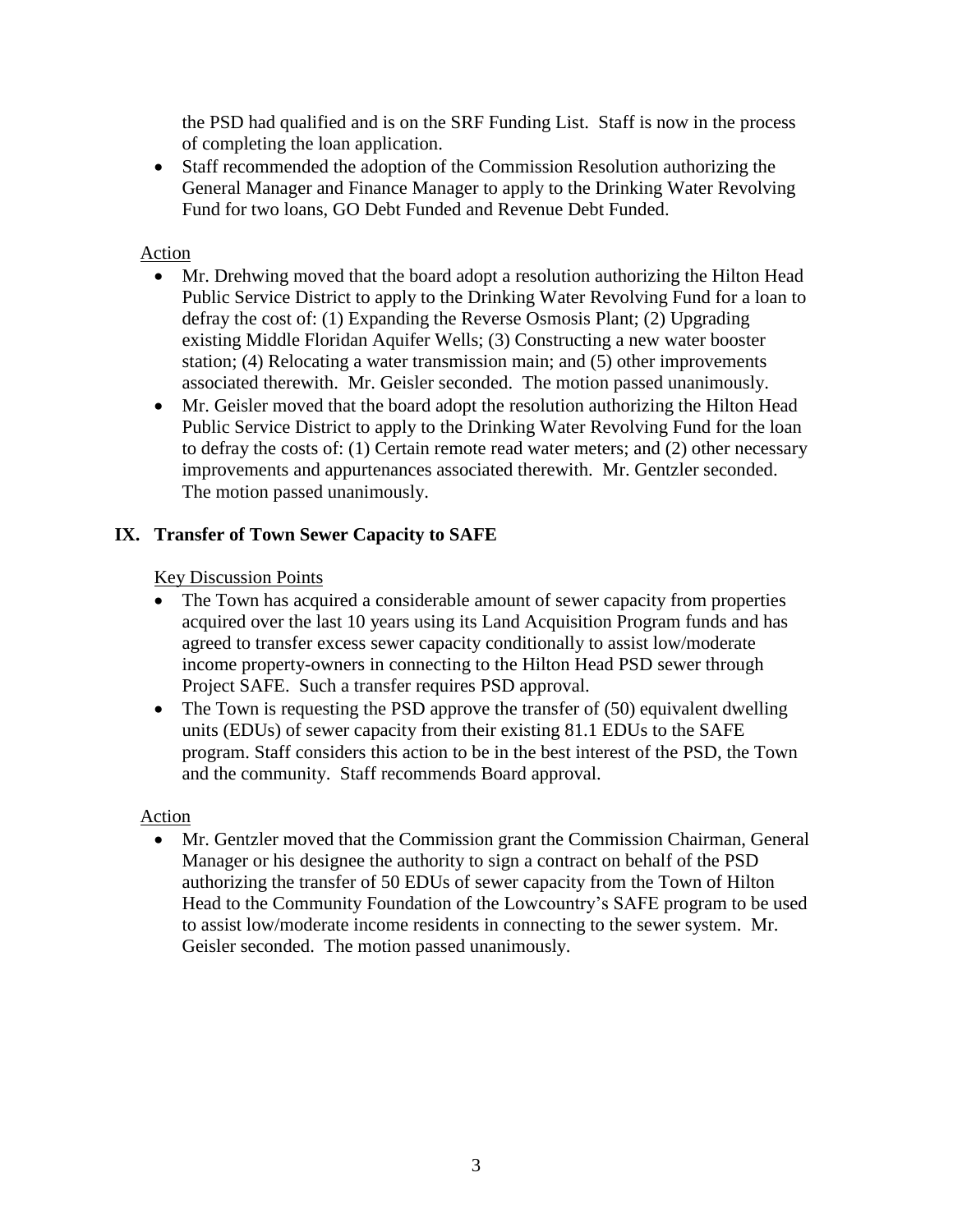## **X. FY'14 First Quarter Financial Report**

## Key Discussion Points

- Mr. Sapp presented the year-to-date financials.
- Total Department Expenses are 6.5% under budget.
- Total Operating Revenues are down 3.6% due to increased rainfall.
- Total Non-Operating Revenues are 9.2% below budget. This variance is mainly due to lower than expected delinquent property tax accounts and related collections from Beaufort County.
- Total Non-Operating Expenses are 11% below budget due to lower than budgeted interest expense and the elimination of the amortization of debt expenses in accordance with GASB 65.
- Water/irrigation service EDUs have increased by 62 since June 30, 2013. Total sewer service EDUs have increased by 68.
- Unrestricted cash decreased by \$703,328. The PSD is due reimbursement from the Town of Hilton Head totaling \$496,820. Town Reimbursement has been signed by the Mayor and mailed this week.
- Restricted cash for debt service has decreased from \$2,238,129 in June 2013 to \$2,885,019, a decrease of \$646,890. This is due to bond payments made on the Series 2000A bonds.
- As of September 30, 2013, the District's financial condition is stable.

# **XI. PSD/Town Reimbursement Agreement for Baygall**

# Key Discussion Points

- The Town of Hilton Head has agreed to reimburse the PSD for sewer infrastructure in the Baygall area. The Town is requiring contract signature authorization by PSD resolution. The project has been designed and bid; therefore, a firm contract price has been established at \$687,777. The PSD's portion of the project, the construction of a sewer lift station, is already under construction and is funded by PSD funds.
- Staff recommends the Commission adopt a resolution authorizing the General Manager to sign a contract with the Town for reimbursement of costs and expenses to install sewer infrastructure in the Baygall area.

## Action

 Mr. Drehwing moved that the board adopt a resolution authorizing the execution and delivery of an agreement between Hilton Head PSD and the Town of Hilton Head Island for the Baygall sewer project. Mr. Gentzler seconded. The motion passed unanimously.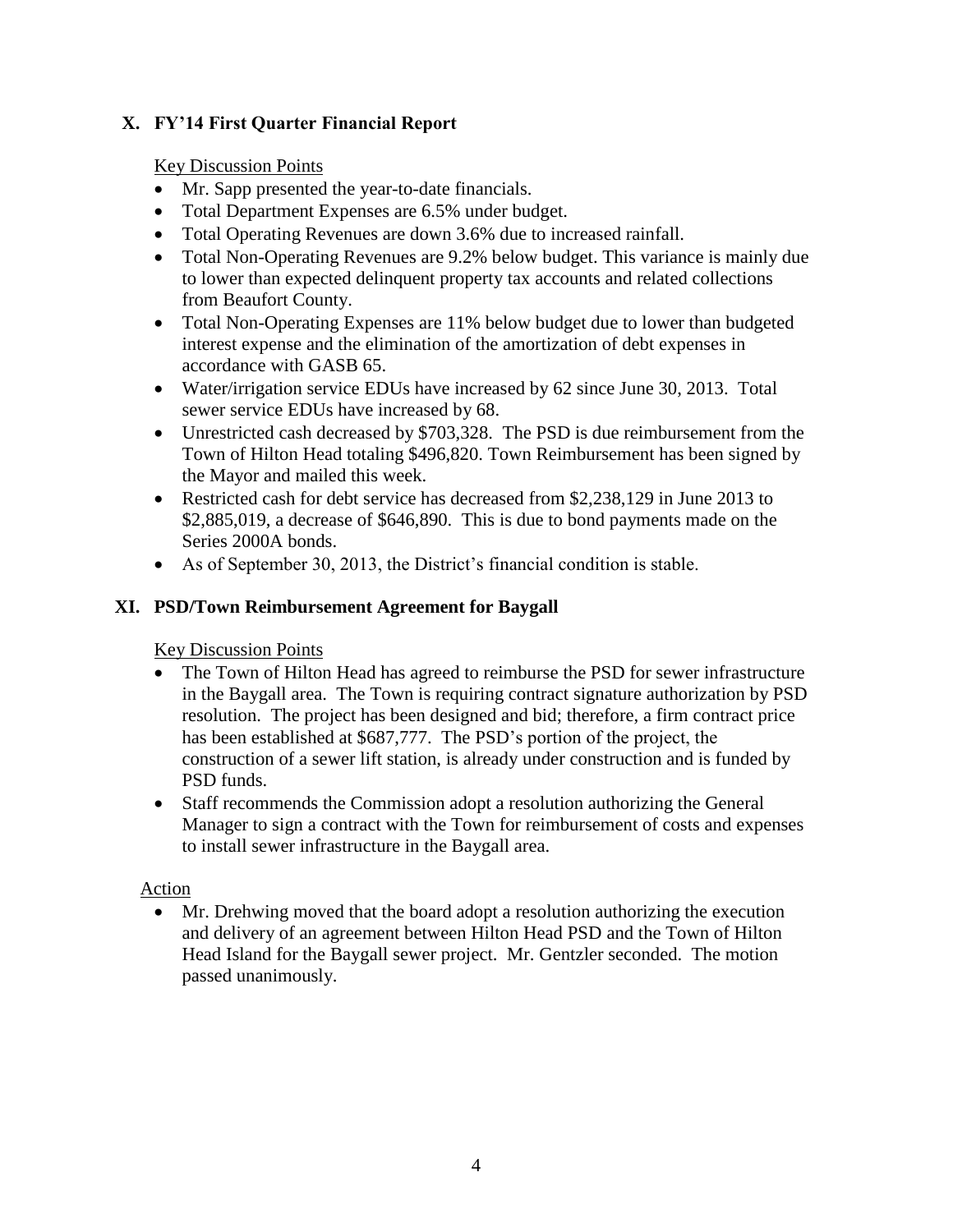## **XII. Nomination of Commission Officers**

#### Key Discussion Points

- Per its bylaws, the Commission nominates officers for the coming year at its regular November meeting and then votes on the nominations at its regular December meeting.
- Mr. Cyr stated that Mr. Kratz has voiced to him that he would like to step down as Treasurer, and suggests that Mr. McCoy be considered. Mr. McCoy prefers Mr. Kratz continue, but will accept the nomination if Mr. Kratz chooses to step down.

#### Action

 Mr. Drehwing moved that the board nominate the same slate as presently seated. Mr. Geisler seconded. The motion passed unanimously.

#### **XIII. Commissioner and Committee Reports**

#### **A. Finance Committee**

#### Key Discussion Points

- The Committee has not met since the last Board meeting, but will meet soon to review Standard and Poor's summary of the PSD's bond rating.
- Mr. Geisler commended staff on PSD's bond rating. Mr. Manne commended Mr. Geisler on his contributions to the Finance Committee.

#### **B. Planning and Operations Committee**

#### Key Discussion Points

 The Committee met on November 5 to discuss the Strategic Planning Session, which will take place at noon.

## **C. Long Range Water Supply Planning Committee**

#### Key Discussion Points

- The Committee has not met since the last board meeting.
- Mr. Drehwing referenced the water quality report included in the agenda packet, noting the high chlorides in Windmill Harbour.

#### **D. Community Relations and Personnel Committee**

#### Key Discussion Points

• The Committee has not met since the last board meeting, but will meet soon to discuss succession planning.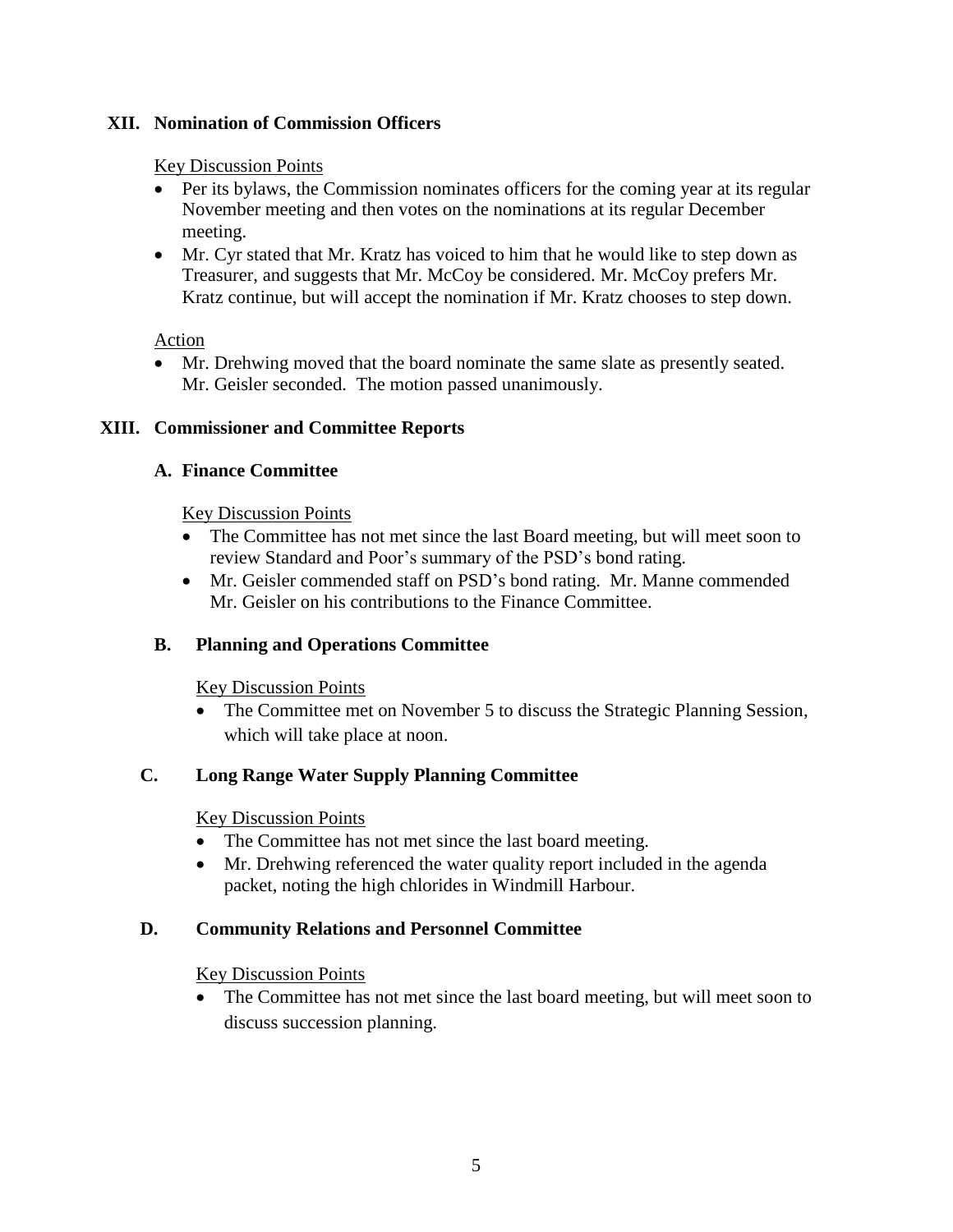## **XIV. Staff Reports**

#### **A. Community Involvement Report**

#### Key Discussion Points

- The new [www.hhpsd.com](http://www.hhpsd.com/) website won a Gold Award in the Government Website category in the Association of Marketing and Communication Professional's Annual MarCom Awards Competition.
- Mr. Cyr was one on the speakers at the November 13 League of Women Voters forum regarding Hilton Head and Bluffton area water, sewer and septic issues.
- Nichelle Baker Andino has begun temporary work as Executive Assistant in preparation for Connie Whitehead's maternity leave.
- Pete Nardi gave a presentation on sewer availability at the Barnwell Family Annual Meeting on Thursday. Some family members are eyeing possible home construction in the Katie Miller Drive area.
- Work on the Baygall pump station installation is progressing nicely. Excavation for the wet well went smoothly and the contractor anticipated setting the well on November 18.
- The PSD is preparing to begin sewer line installation in coordination with the County's road paving work. We are finalizing our contract with the Town for this portion of the project.
- The Deep Well Project used Bucks for a Better Island funds to pay for a septic pump out on Diamondback Road (\$397.00) and to cover two PSD bills that totaled \$448. The balance of the fund as of October 31 was \$1,250.10.
- Mr. Nardi presented the 2014 commission proposed meeting dates and holiday closings for board review. A vote will be taken at the December meeting.

## **XV. General Manager's Report**

Key Discussion Points

• Mr. Cyr had no formal report this month.

#### **XVI. New Business**

Key Discussion Points

 Mr. Drehwing and Mr. Geisler commented on the League of Women Voters November 13 forum on Hilton Head and Bluffton area water, sewer and septic issues. While both found the meeting beneficial, Mr. Drehwing found it too technical for the audience and felt it lacked sufficient visual aids. Mr. Geisler found the content too broad.

## **XVII. Executive Session**

## Action

 Mr. Manne moved to enter into Executive Session for the purpose of discussing personnel matters. Mr. Geisler seconded. The motion passed unanimously.